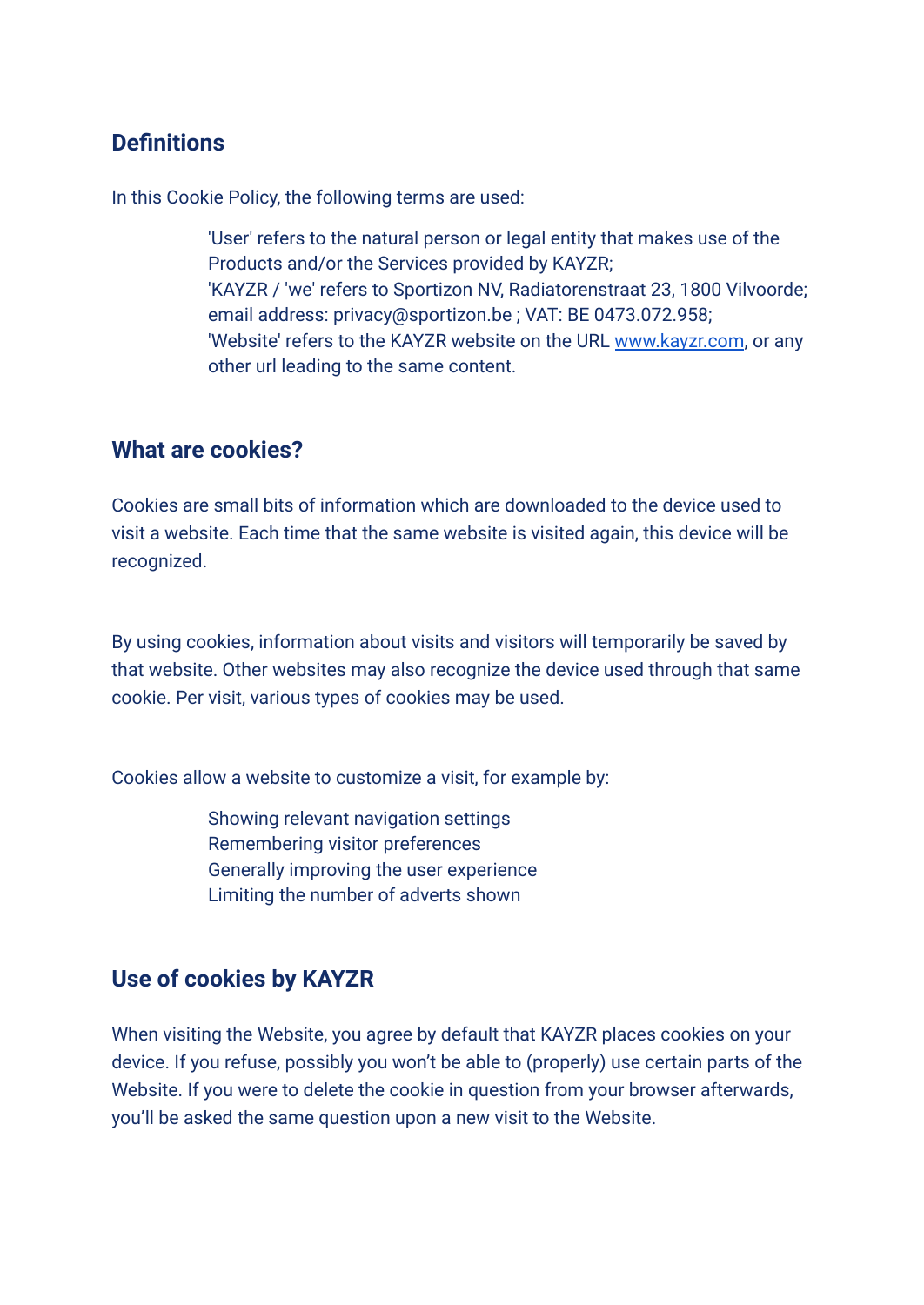The Website matches information gathered from cookies with other information you provide about yourself, or other data that we have collected for the purposes as stated in the Privacy Policy of KAYZR (available on the Website).

KAYZR uses cookies on its Website to:

Improve the quality and features of the Website; Improve your browsing experience on the Website; Analyse the way Users use the Website and to collect statistical information.

# **The Website uses 3 types of cookies:**

1. Strictly necessary cookies

Anonymous cookies that allow visitors to navigate around the Website, use its features and access secure areas. The information gathered by these cookies cannot be used for marketing purposes. If the use of this type of cookies is not allowed by the User, various parts of the Website cannot be used.

2.

#### Analytical cookies

Analytical cookies allow us to analyse our Website. By doing so, we know how many visitors surf to our Website, exactly where they clicked, which sections are popular, etc. This allows us to continuously improve our Website. Besides this, we use third-party cookies (like Google Analytics, or Google Tag Manager).

The Information about User behaviour on our Website is gathered anonymously and transferred to and from the third party. This anonymous data is subsequently analysed on our behalf by said third party, and provided to us in the form of aggregated data.

3.

#### Functionality cookies

Anonymous cookies that the Website to remember visitor choices and preferences. Based on this information, the Website can show more relevant